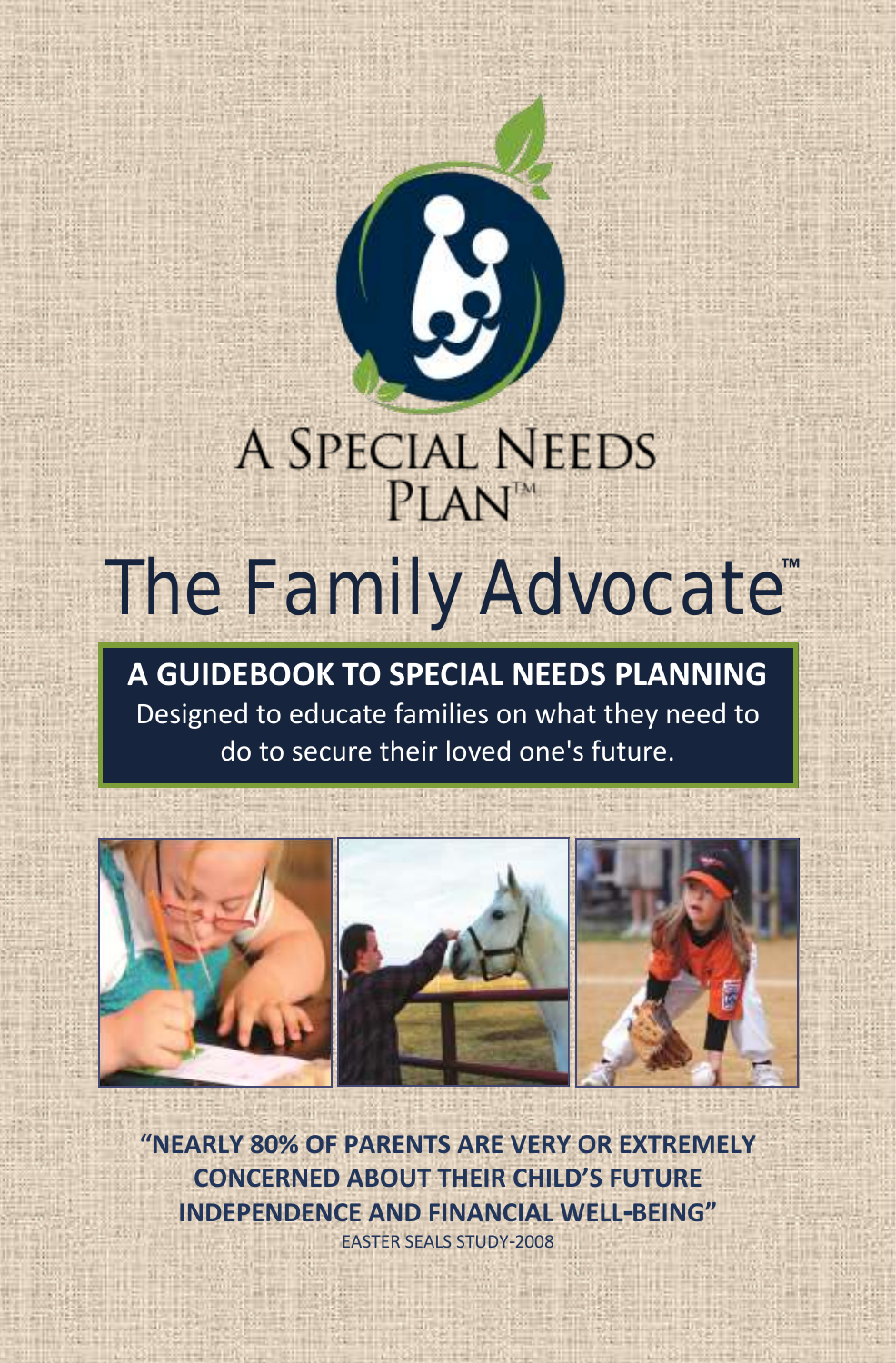## Inspiration Behind This Guidebook

Planning for the future is challenging. Over the years of serving families,

### we've learned that many families do not know where to turn for help.

- **65% of parents/caregivers report that they don't have enough** help in planning for the future<sup>1</sup>
- **93% of parents/caregivers have not spoken to a financial profes**sional trained in special needs planning.<sup>2</sup>
- 56% of parents/caregivers of a child with special needs are una- $\blacksquare$ ware of specializing professionals who can help.<sup>2</sup>
- 94% do not have an up-to-date Life Care Plan (i.e. Special  $\blacksquare$ Needs Plan)<sup>2</sup>

#### <sup>1</sup>The Arc "FINDS Survey 2011"

<sup>2</sup> Easter Seals Study, 2008 and 2010

## What is Special Needs Planning?

Special Needs Planning is a process that identifies the financial, legal and lifetime needs for you, your family and your loved one. Special Needs Planning does not end with the identification of these needs, but includes the necessary action steps that you need to take to ensure a bright future for everyone in your family during three distinct times of your life:

- **1. While you are alive and well.**
- **2. While you are alive, but are no longer able to be your loved one's primary caregiver because of your own health issues.**
- 10% 13% 24% 59% 65% 71% 85% 87% **Other** Education Employment Social Activities Residential Needs Type of Supervision Medical Care Financial Aspects Most Commonly Addressed Issues in a Life Care Plan: *Based on Easter Seals Living with Disabilities study conducted in 2010*
- **3. When you pass away.**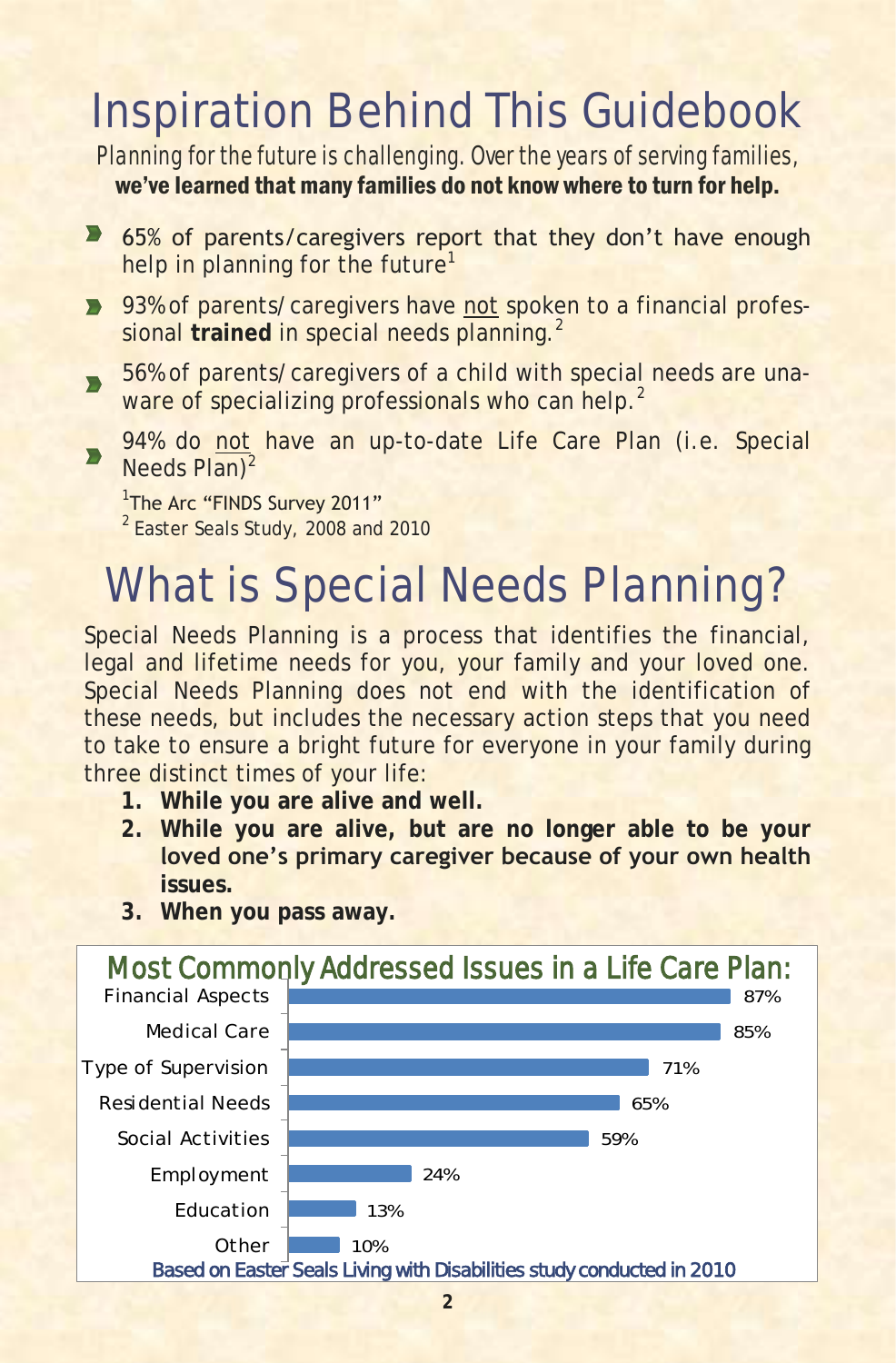## Most Common Misconceptions About Special Needs Planning:

### **1. A SPECIAL NEEDS TRUST IS SPECIAL NEEDS PLANNING.**

Unfortunately, many families believe that by having a special needs trust they've completed special needs planning and they have everything needed to provide a secure future for their loved one. This one myth is potentially the most dangerous because it can provide a false sense of security. Special needs trusts are a critical component to special needs planning, but it's only one component of the plan for your family's future.

It is critical to understand the following items in conjunction with a special needs trust:

- How is the special needs trust tied to your financial plan?
- **D** What type of special needs trust did you create?
- **D** Can extended family, like grandparents, leave money to the special needs trust you created, or do they have to setup their own?
- Did you communicate with extended family regarding the details of the special needs trust?
- Does your trustee know the distribution rules of a special needs trust and how to ensure future government benefits are not interrupted?
- Do you know which assets are the most efficient to leave in the trust in terms of taxation and market strategies?

"The best way to get something done is to begin."

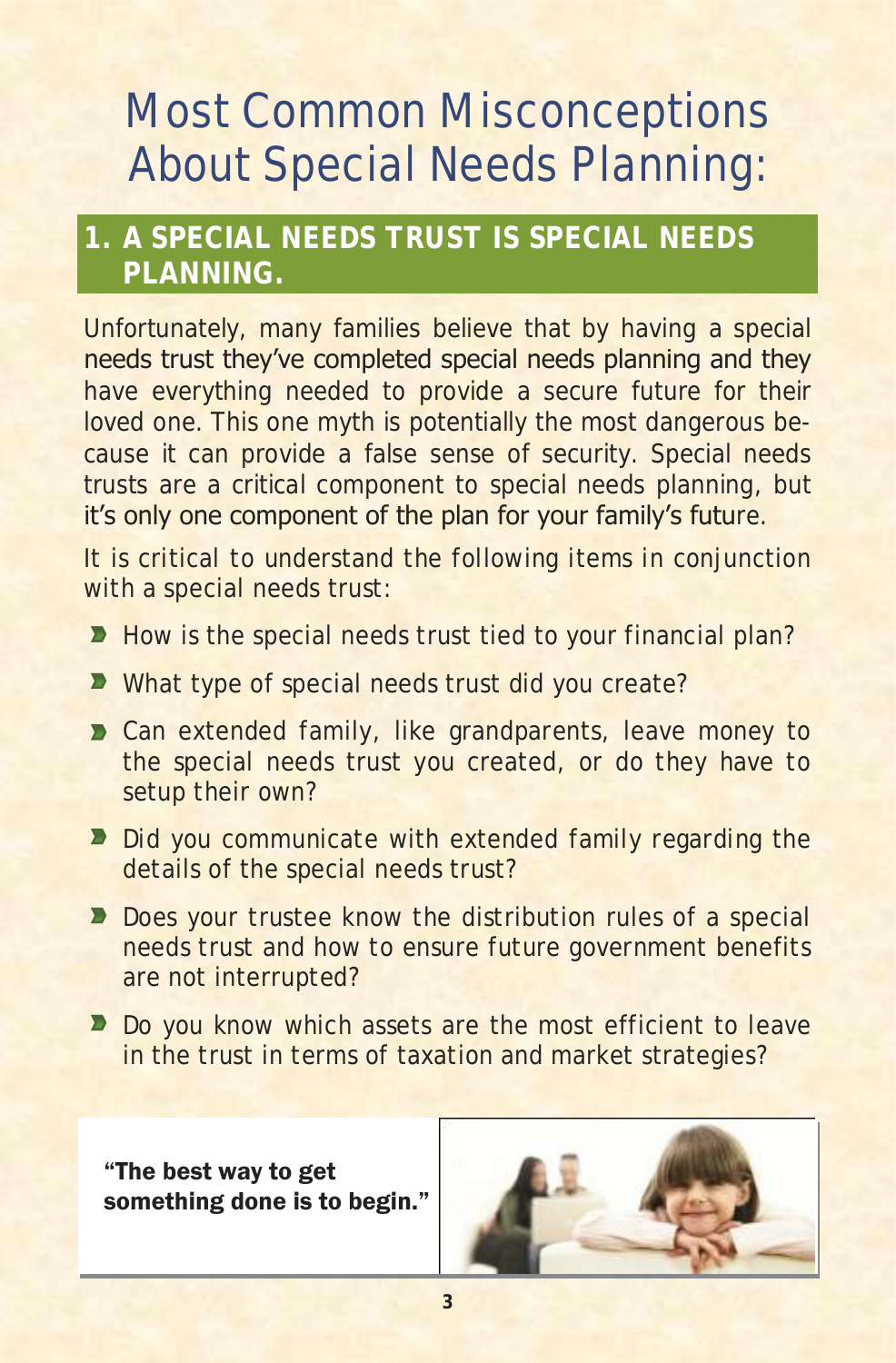### **2. GOVERNMENT BENEFITS ARE ENOUGH TO SUPPORT MY CHILD FOR THEIR LIFETIME.**

Government benefits are critical resources that help to offset daily living expenses and a lifetime of medical care; however, they rarely provide 100% support. Government benefits vary and have complicated rules and qualification requirements. The granting of benefits can depend on the situation of your loved one as well as your own. It is important that you plan beyond government benefits, and understand the costs that are not covered. so that you can build a strategy to provide for those needs.

**"I wish someone would educate parents that government money does not pay for all their child's future needs, and they should, if possible, have additional resources available for their loved one's future."**  - Residential Housing Pro-

vider Executive

### **3. I CAN ALWAYS MAKE DECISIONS FOR MY LOVED ONE.**

Many parents believe that as parents they are able to always assist with legal decisions in their child's life. This is simply not true. Once a child reaches the age of 18, they are seen as an adult by the legal system, and therefore competent to make all decisions (including financial and medical) on their own. A parent has no legal authority to continue to make de-

cisions and guide their child at that time. If your loved one needs you to continue to help them make those decisions beyond age 18, you will need to take action and become their legal guardian.

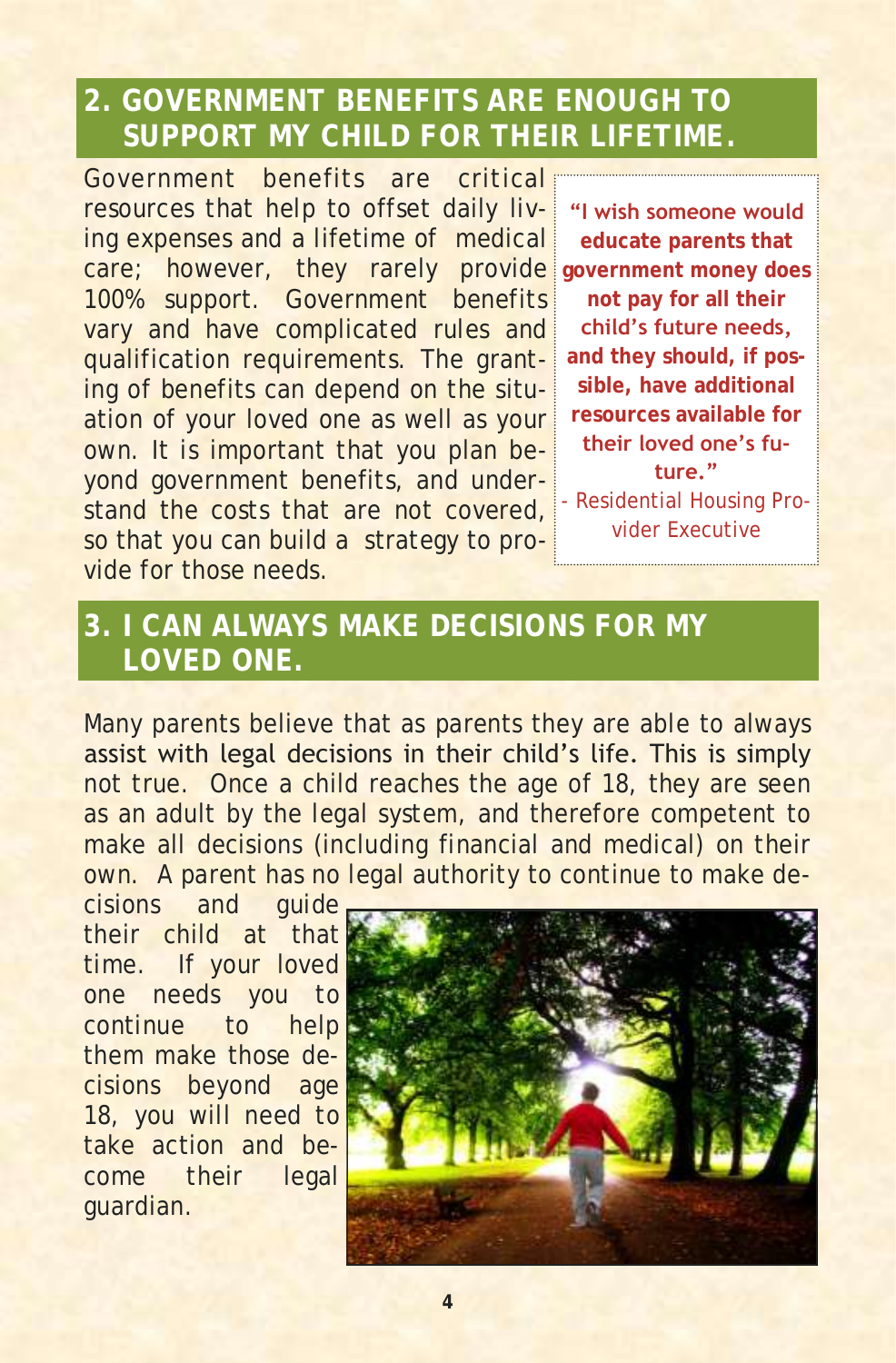### **4. GUARDIANSHIP IS IRREVERSIBLE.**

Guardianship (Conservatorship in some areas) is used by many families to protect their loved one, and to help them with decisions surrounding healthcare and their money. The guardianship process requires that your loved one is deemed incompetent to make decisions by the court. Considering your loved one incompetent can be difficult especially if your child is "high functioning." Keep in mind that Guardianship can be reversed; although, the process can be difficult. Depending on your child's abilities, you may want to consider alternatives to Guardianship.

### **5. I NEED TO HAVE ALL THE ANSWERS BEFORE I START PLANNING.**

This is a huge misconception and one that stymies many families. One decision that continually stops families from beginning the planning process is, *"Who will care for my loved one when I cannot, or when I die?"* This can be a paralyzing decision for many parents; however, a qualified special needs planner has the tools to assist you in answering these questions, and others, in assembling a comprehensive special needs plan. A proper planning process will help you find answers and solutions to your questions, as well as, bring questions to the forefront that you never considered.

### **6. MY CHILD IS ONLY 4 YEARS OLD ... I CAN WAIT TO PLAN.**

At four years old or thirteen years old, you may not know the exact trajectory of your loved one's development. In the early years, most parents are focused on doing everything possible to improve the abilities and

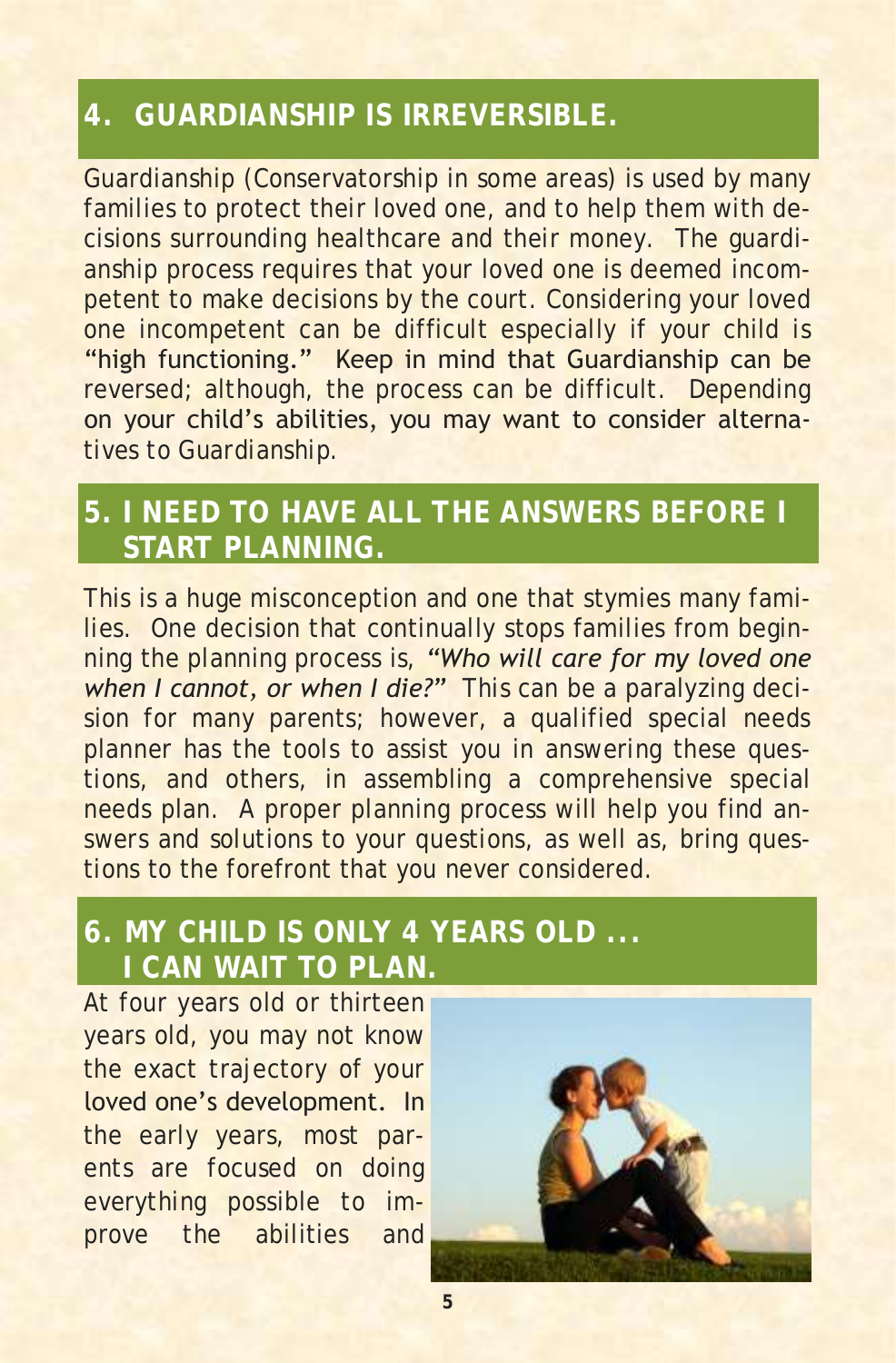strengths of their child, and rightfully so. As we all know, tomorrow is not guaranteed, and yet for most of us tomorrow will come and so will the day after. However, the possibility exists that you will not be here tomorrow to care for them, to bring them to therapy, doctor appointments, school, activities, and to financially provide. If you are not here to provide, then who will? How will they? How much will it cost? How do I pay for it? All questions that a qualified planning process will help you answer. When you finish the planning process you will know the necessary action steps that will secure your loved one's future.

### **7. I DON'T HAVE ENOUGH MONEY TO EVEN WORRY ABOUT.**

You may have heard someone say, *"You don't know what you*  don't know." Special needs planning is different, because what you don't know can have a severe impact on your loved one's future. Government benefits are available for your loved one but only if they qualify. Some government benefits (SSI and Medicaid) are financially needs based, meaning your loved must remain below a monthly income threshold, as well as an asset level threshold. In 2012, if you leave your child more than \$2,000 in an account, they will lose access to the resources that SSI and Medicaid provide. (Certain exceptions to the \$2,000 level exist). It is important to understand how much money is too much money.

**Waiting is a trap. There will always be reasons to wait… The truth is, there are only two things in life, reasons and results, and reasons simply don't count."** -Robert Anthony

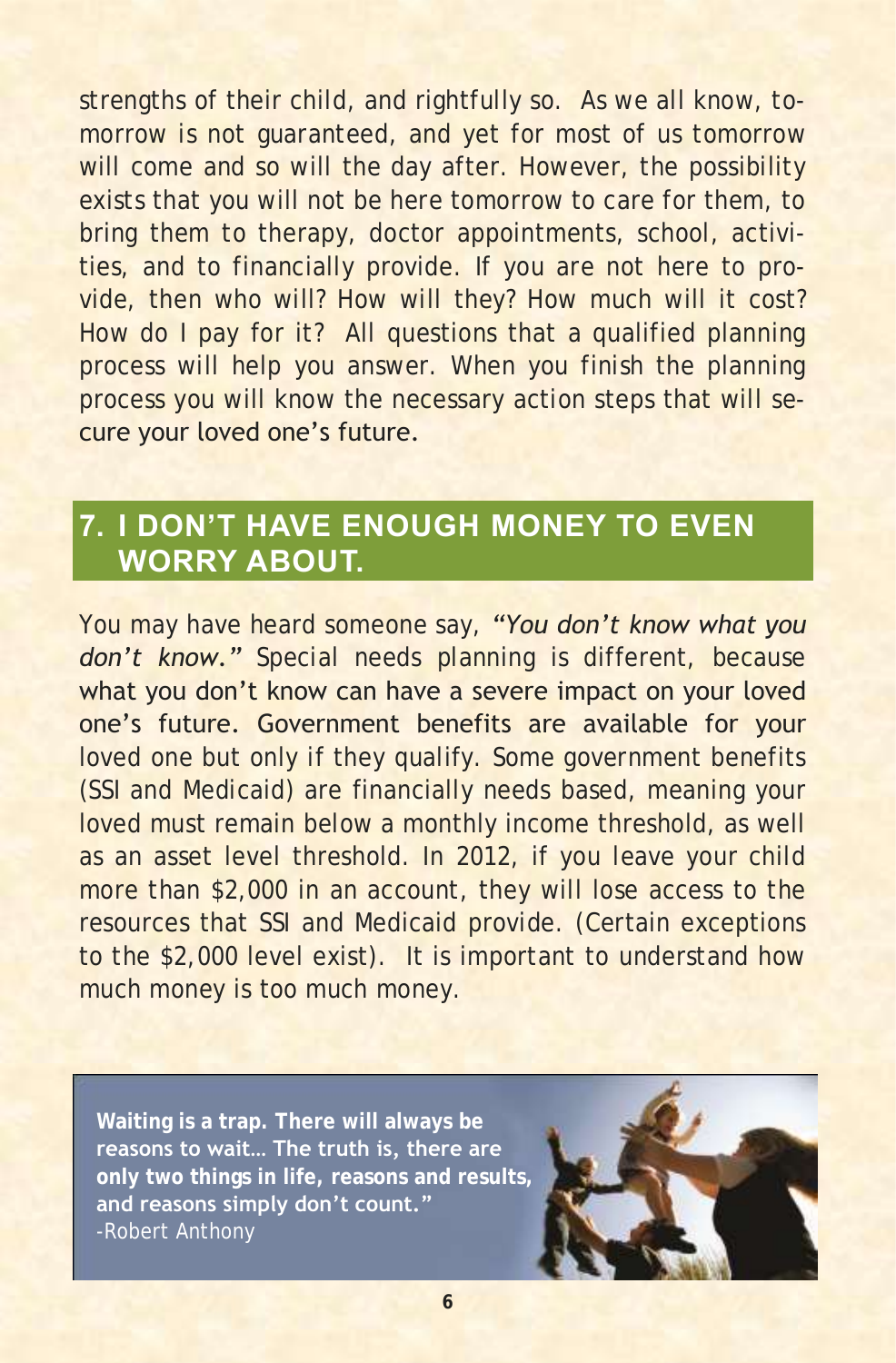# The 10 Most Common Mistakes You Need to Avoid

### **1. NEVER DEFINED FUTURE NEEDS OF YOUR LOVED ONE**

If you have a GPS system, you know that if you want directions, you must enter your current position as well as a destination. If you never enter a destination, the GPS system can't help you. The same can be said for your loved one's future needs. You must first take time to program the GPS, meaning define the future needs of your child (i.e. therapy needs, housing, care-giving environment, monthly expenses, medical needs, employment). Second, pinpoint your destination, meaning define a lifetime cost to your loved one's needs. In this way, you will know how much money it will take to provide these future needs.

### **2. NEVER SET UP WILL OR OTHER LEGAL DOCUMENTS**

A Will does three important things for you, your family and your loved one. It tells the court system:

- 1. Where your property goes
- 2. Where your people go (who will be future caregivers)
- 3. Who will Administer your Will (Executor/Executrix)

Without a Will the court will make these decisions for you. Your loved one may not receive the assets you would like, or your loved one may receive assets that could result in the loss of government benefit eligibility. Further-



more, the court can decide where your loved one lives and he or she may not be cared for by those you intended.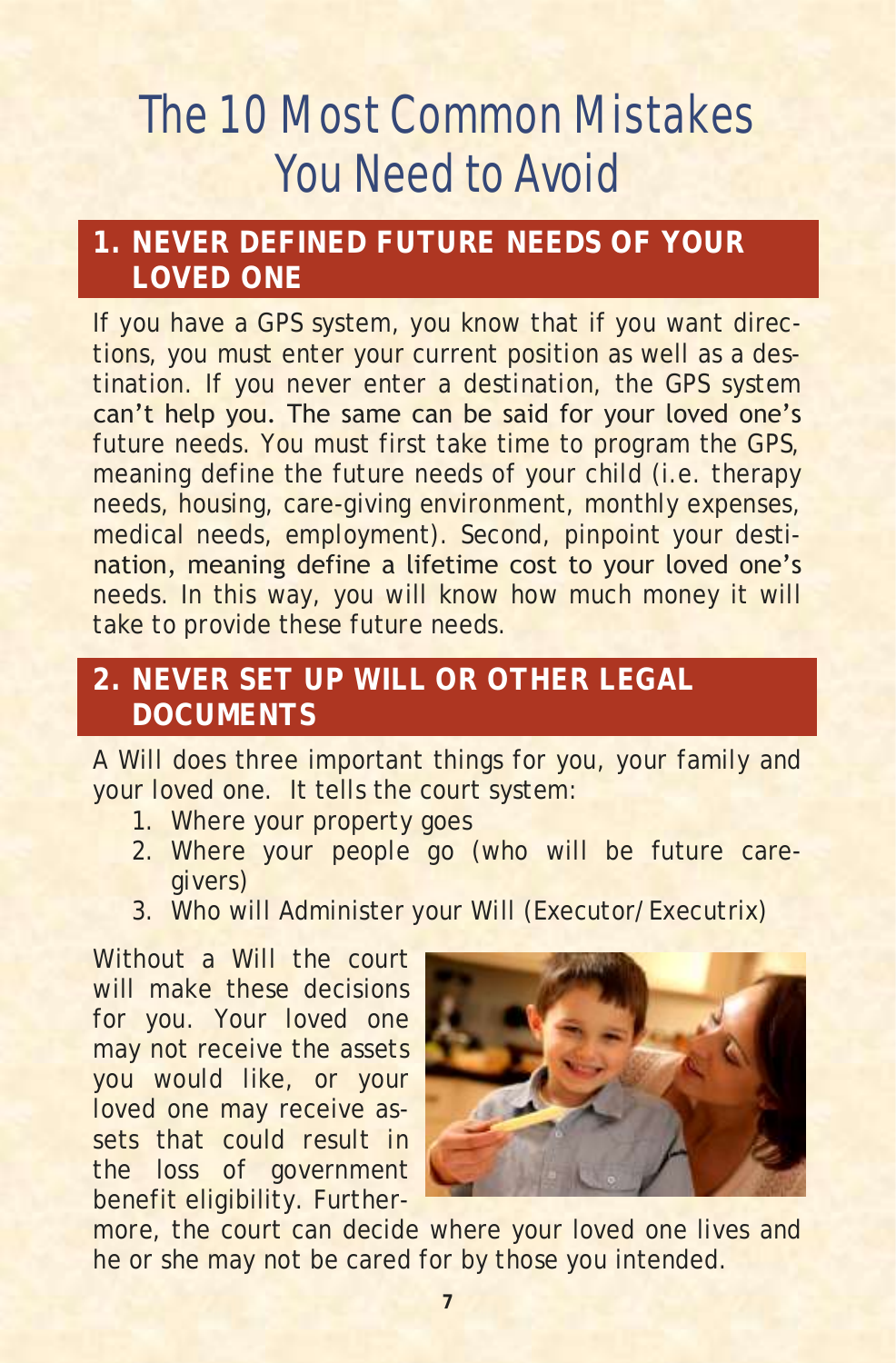### **3. USE DISINHERITANCE MODEL**

#### "We will just leave all of our assets to other children or to a family friend and they will see to it that our loved one will receive the proper care."

This has been a common planning method that carries unnecessary risk. For instance, when we leave money to another person, that money is now their asset to do with as they wish. They can decide to skimp on care for your loved one and use more of it for themselves.

Another risk we take with this model is liability. For instance, if the person we leave the money to ends up divorcing in the future, then 50% of the money you intended for the care of your loved one can be given to the ex-spouse in the divorce settlement. Another risk can occur if the individual you leave the money to has financial difficulty (bankruptcy) or is named in a lawsuit; then the money you intended for the future needs of your loved one may be wiped out. There is a much better way to protect the needs of your loved one, and it is setting up a special needs trust.

#### **4. NO SPECIAL NEEDS TRUST IS SET UP**

A Special Needs Trust is a uniquely designed trust for you to leave assets that will provide for your loved one's future care. By placing them in this unique trust, you will avoid the dangers of the previous mistake. Furthermore, you will protect eligibility for government benefits such as Medicaid and SSI.

**Words of Caution:**

**A Special Needs Trust is not a regular trust. You need to meet with a qualified special needs planner (and qualified attorney) to ensure you have the right type of trust.**

### **5. NEVER CHANGED BENEFICIARY DESIGNATIONS**

Beneficiary Designations are most notably found on life insurance and retirement plans such as 401(k), IRA, Roth IRA, pension plans, etc. These are important because they ignore the sentiments of your will. Make certain to designate the proper primary, secondary and tertiary beneficiaries to make certain your money goes where you intend.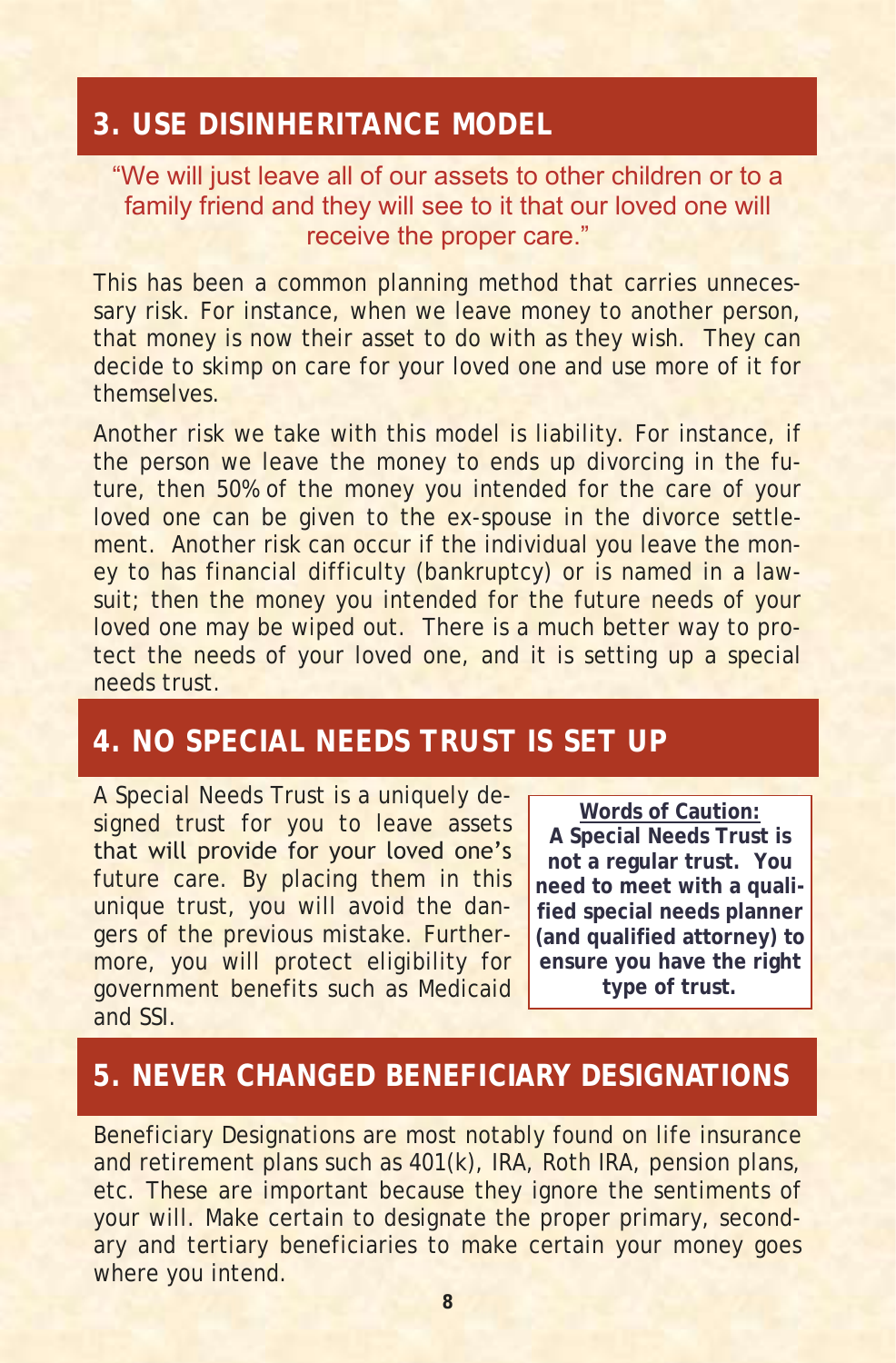## A CAUTION ARY TALE

A Father visited an attorney to draft a special needs trust so that he could protect his son's future and secure his son's future government trust using the proper language and with all the necessary provisions. porate Trustee to handle the administration of the trust so that it will always stay qualified as a special needs trust as the government benefit landscape changes. The trust was well thought out and brilliantly designed.

The father felt very secure.

The father died.

All his assets were transferred to the special needs trust for the benefit of his son. All his assets except for an old IRA. An IRA is an account that does not pass through the Will, but instead passes through the beneficiary designation. This father never changed the beneficiary designation after his son's trust was created. The IRA beneficiary was his son! This ment account had a value of \$85,000, his son lost all his government benefits. Everything this father was trying to avoid happened because a small detail was not completed. He never integrated, there was never any coordination.

### **6. NEVER SECURING YOUR OWN FUTURE**

If we imagine your life as a truck rolling down life's highway, then your child's life would be represented as the trailer being pulled by the truck. Your child's future is hitched to your well-being and to your successful future. The future of your child is contingent upon your own. If your truck breaks down, then in essence, so does the trailer.



As parents, we are always putting our children's needs before our own and working diligently to create a bright future for them. Your child's future is only as healthy as your own. As you begin planning for the future of your child, you must also plan for your future. By securing your future, you also help to create a better future for your child.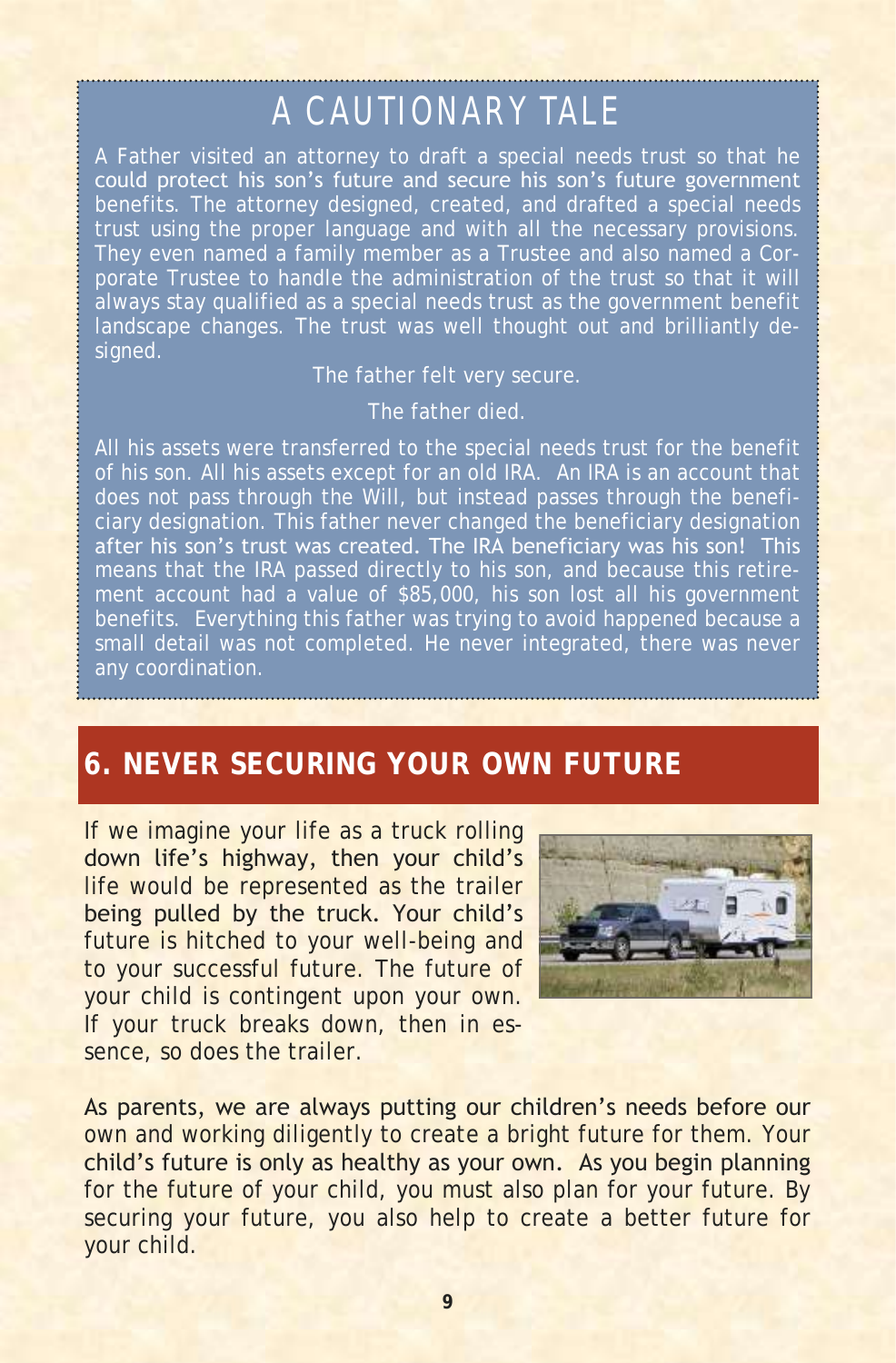### **7. NEVER MADE FUTURE CARE-GIVER OFFICIAL**

Either you never chose a future care-giver, or you did choose one but never made it official with the court system, meaning in your Will.

This is usually one decision that is very difficult to make; however, a qualified planner should have the tools necessary to help you in making this decision.

### **8. DON'T UNDERSTAND THE TAX SYSTEM**

The tax system can be complex to understand for a family without a loved one with special needs, however, it is much more so when we are trying to provide for a lifetime of needs when the parents are gone. It is important to understand that when you leave money to a special needs trust, any asset placed in that trust is taxed at trust tax rates, which are compressed. This means we must be cognizant of which assets we decide to leave in the trust in terms of taxation. We do not want our assets to be left in a trust only to see them eaten away by taxes. This would defeat the purpose. It is critical that we understand this so we begin funding the proper accounts today that minimizes taxes and maximizes the amount we pass on to our loved one.

#### **Tax Rates— Individual vs. Trust**

2012 – Top Tax Rate for Individuals is 35%, but that only impacts taxpayers with incomes higher than \$373,800. The Trust top tax rate is also 35%, but it reaches that level with \$11,200 of income. This means that leaving an old 401(k) or IRA that has never been taxed, will be taxed as income tax when it is distributed from the trust, meaning a higher income tax rate is likely to be assessed.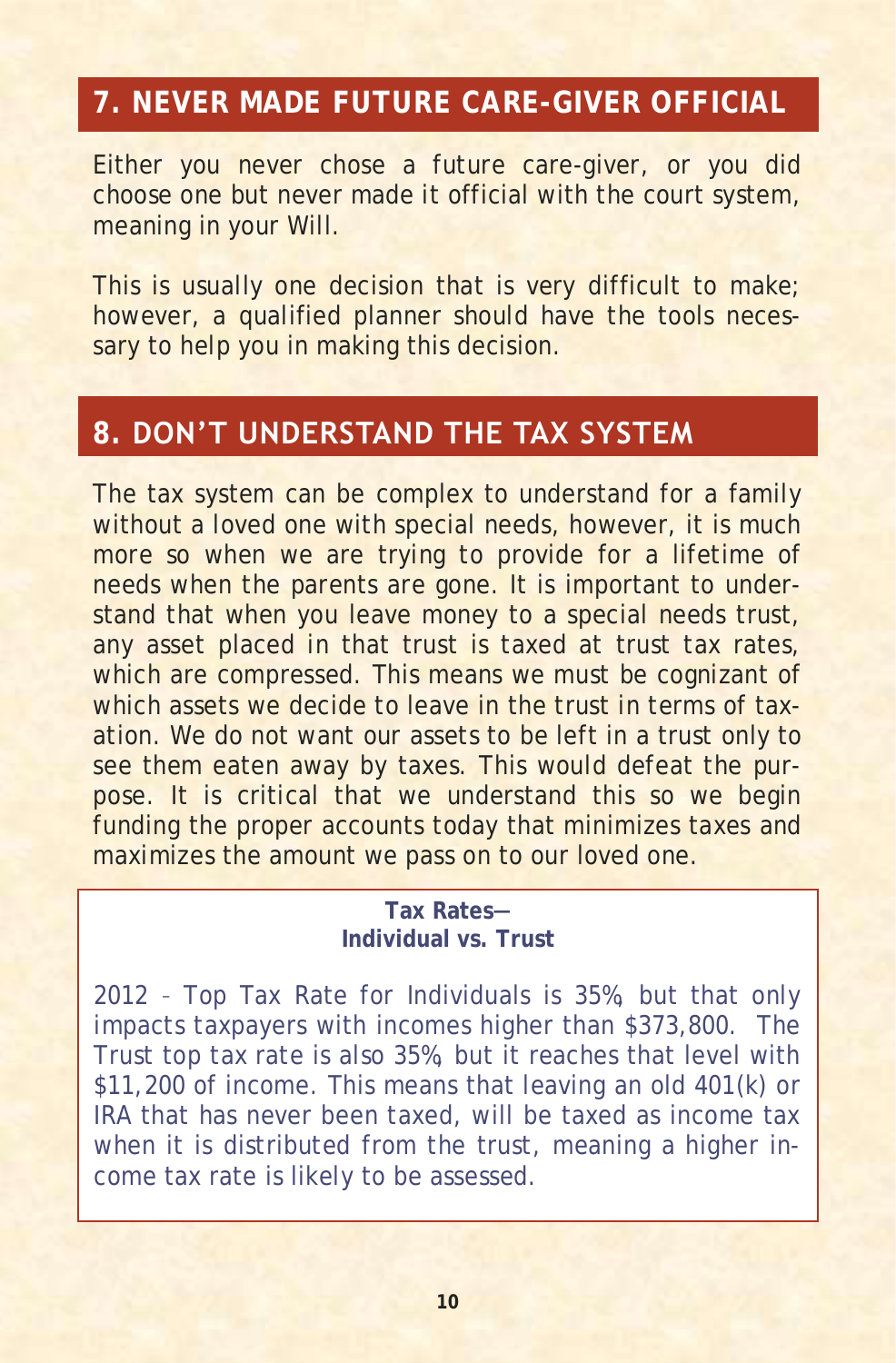### **9. COMMUNICATION IS ABSENT**

It is common that parents and caregivers do not take the time to document their child's medical history, daily activities, therapists, schools, professionals involved in their child's life, organizations they are a part of, their child's favorite things (i.e. music, movies, books, blankets, toys, activities, etc.), behavioral issues, sensitivities, diet, and most importantly the hopes and dreams for their loved one's future. You have learned quite a bit about your child and how he or she interacts with the world, and we want to ensure the next caregiver is given a head-start so they can provide the best care possible for your child when you are no longer able.

It is critical that you share your plan with extended family. It is all too common for parents to do planning in a vacuum. This can be a problem when a well-intended grandparent leaves money for your child. A gift could disqualify your child from future government benefits which would result in the loss of hundreds of thousands of dollars of benefits over your child's lifetime. This event can be avoided by sharing your plan.

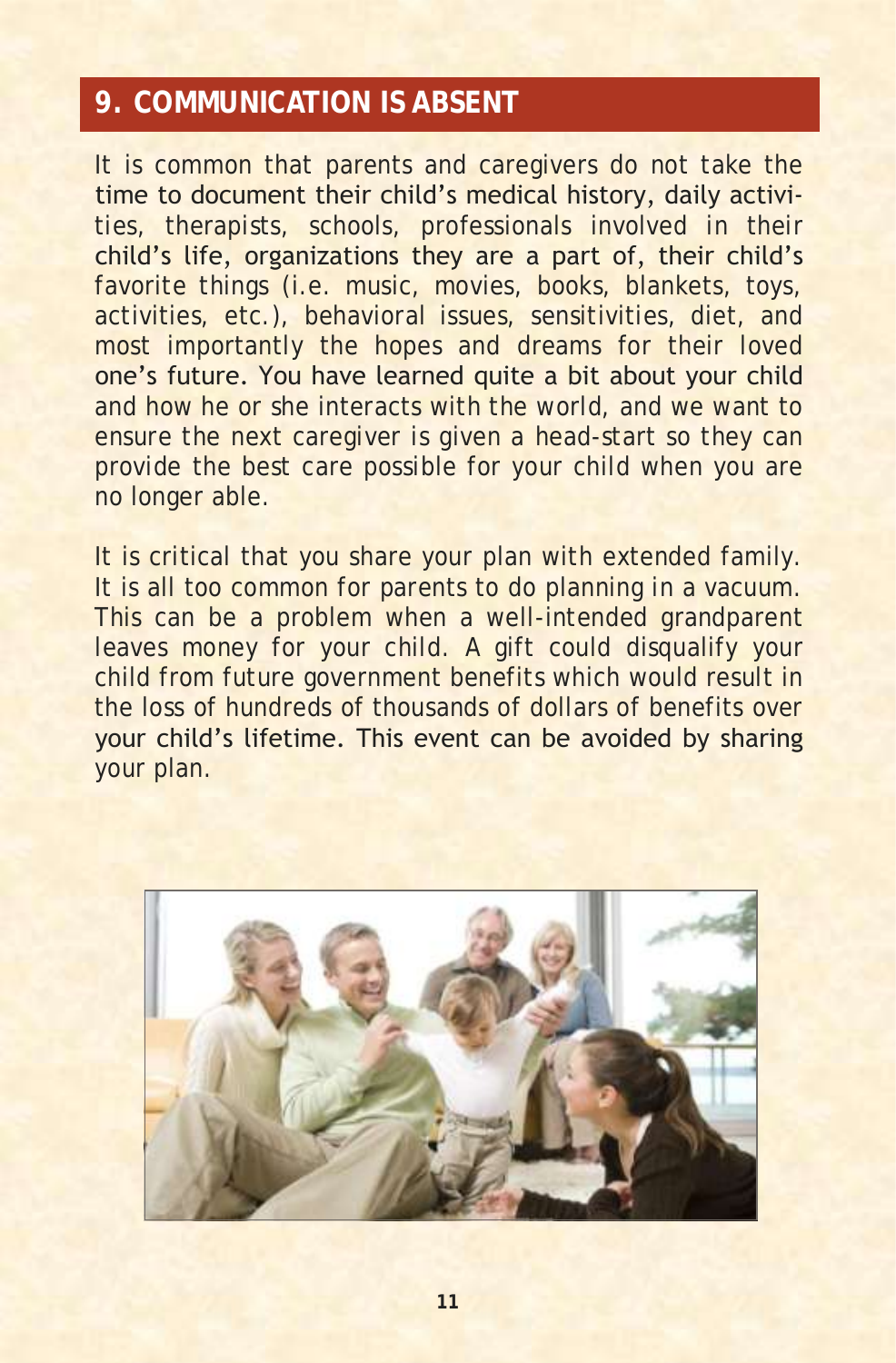### **10.DID NOT INVEST IN YOUR PLAN**

In order to assemble a proper plan it will take an investment of 3 things:

- **1. TIME**
- **2. MONEY**
- **3. EDUCATION**

Take the time to learn as much as you can about Special Needs Planning, and invest in finding a qualified specializing professional that can assist you. *(We have provided interview questions to help you find those professionals. See page 13.)*

Generally, there is a cost to designing, creating, and implementing your plan to ensure it will work from year to year.

You can find additional resources in the back of this guidebook that will help you in continuing your education on special needs planning.



**"I thought I had everything figured out, but after our meeting I realized that this is much more complex than I thought it was." Parent**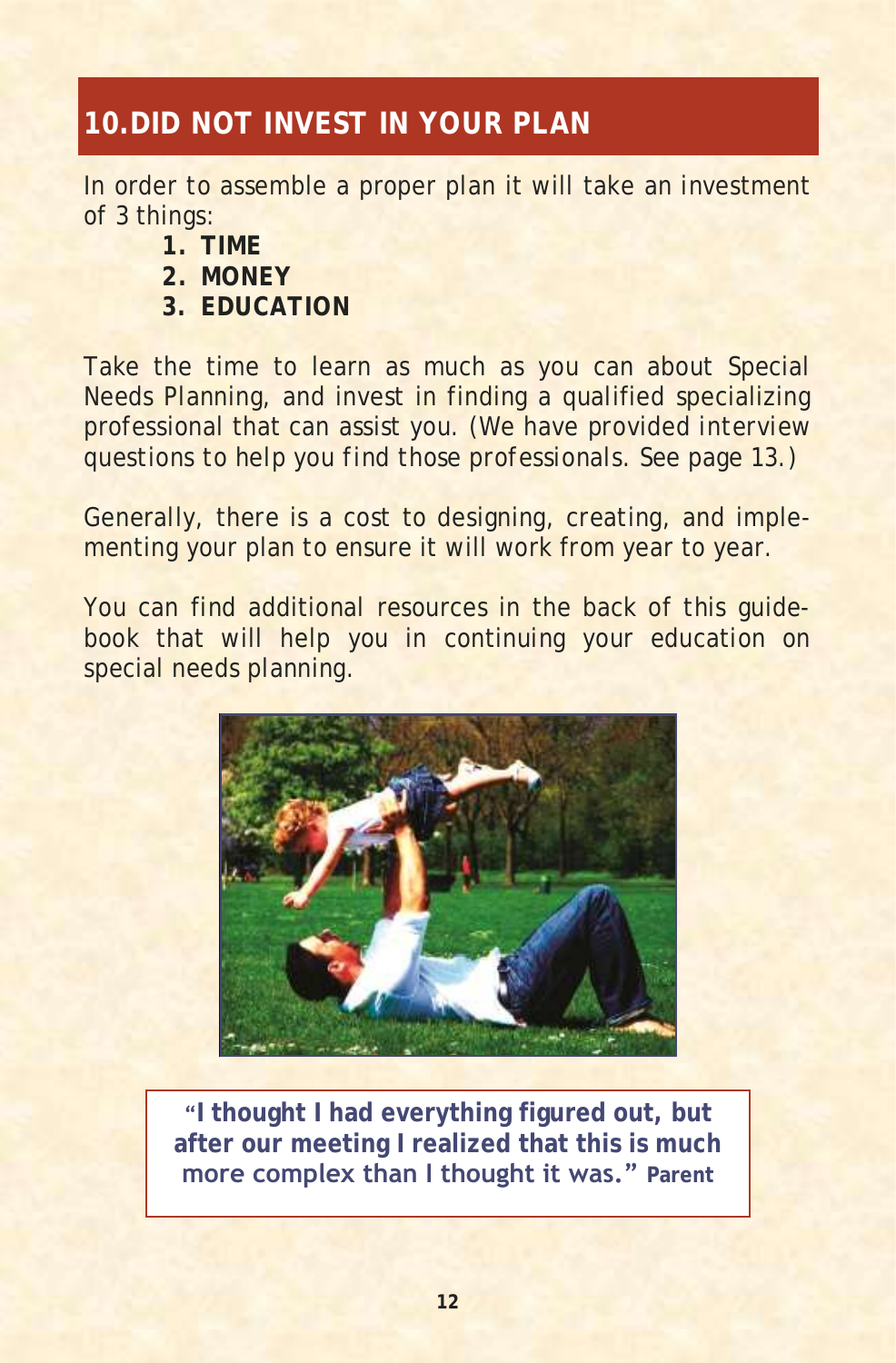## Interviewing Professionals

Finding a qualified and trained professional in special needs planning, including financial planners, attorneys, trust companies, and accountants, is vital in securing your plan. We've assembled a list of questions you can ask to aid in choosing the right one.

- 1. I know this is a highly specialized area that requires knowledge of government benefits, the legal system, tax code, distribution planning, and transfer of assets from one generation to the next, do you have expertise in these areas? How would I know that?
- 2. What professional training have you had in the area of special needs planning? What courses have you taken? Can you show me your most recent course manual? Can you share with me the books you have read on special needs planning?
- 3. Do you attend continuing education conferences on the topic of special needs planning? If so, how often? If not, how do you stay on top of the changes in the legal system, tax code, government benefits and their impact for special needs families?
- 4. When you're considering the distribution phase of our money and the transfer phase of our money, how do you ensure our money gets to our child after we are dead? What do you do to limit the erosion of these assets to taxation?
- 5. What is the maximum asset limit in order to qualify for Medicaid?
- 6. What is the difference between SSI and SSDI?
- 8. Can you clearly define the planning process you use to help me secure the future of my loved one with special needs?

*(The professional should be able to describe to you very easily the steps they use in serving families.)*

8. Can you provide me 3 families that you have helped in the area of special needs planning, so that I may call them to discuss their experience?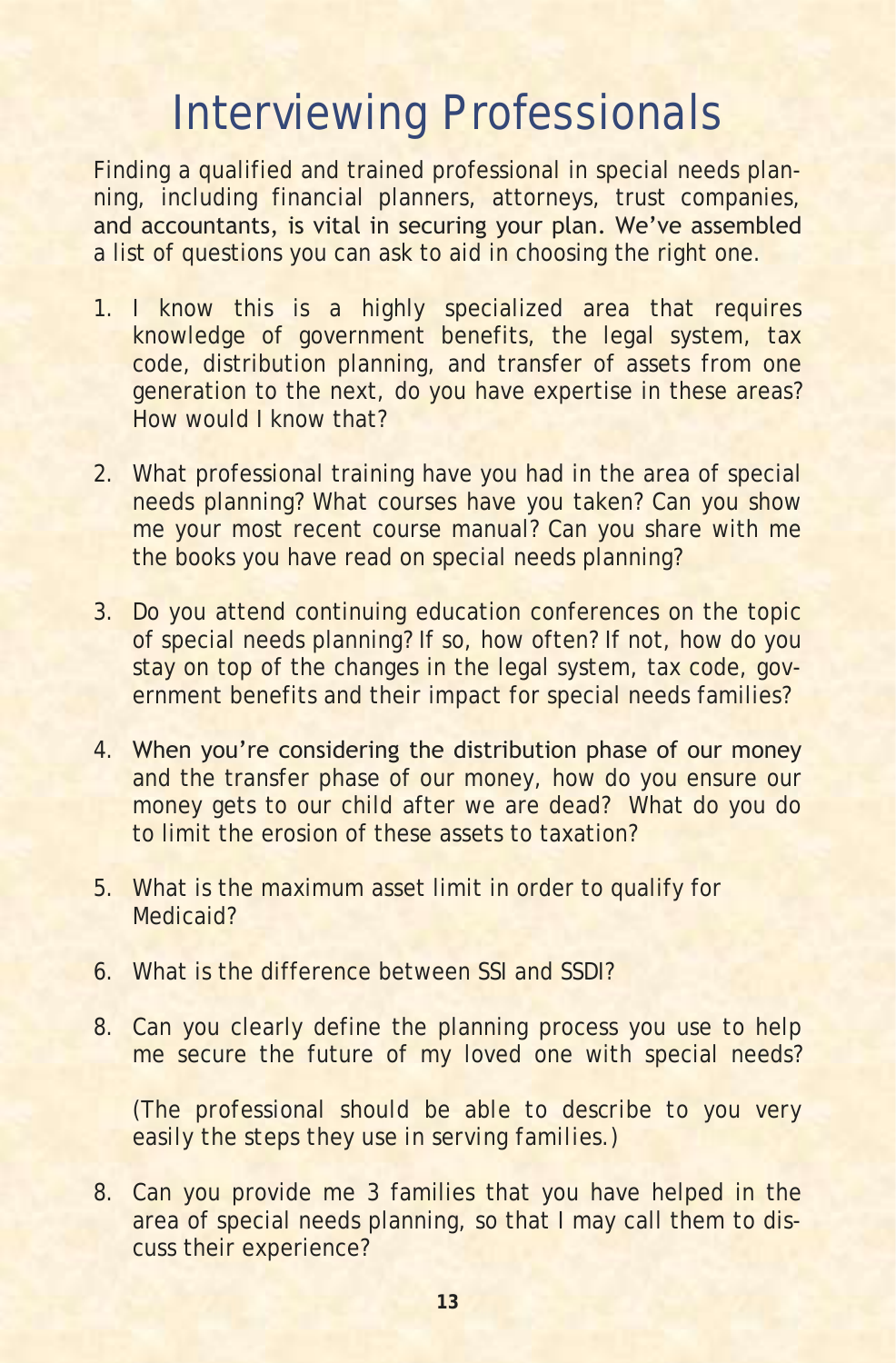#### *Continued from "Interview Questions," page 13.*

- 9. Can you provide me the names of 2-3 professionals you work with in the area of special needs planning?
- 10. Who do you turn to when you have questions in the special needs area?
- 11. Are you involved in the special needs community? If so, how? (This question will show you if the professional has his/her finger on the pulse of the special needs community by their involvement with organizations, societies or conferences. It will also show empathy and support for the community as a whole.)

As you interview professionals, stay focused on their mannerisms. For instance, eye contact should stay strong throughout this question and answer period, their voice should be clear and confident, and their answers should flow easily. For questions number 8 and 9 they may offer to email you these names and contact information, and that is absolutely acceptable. If the professional you are interviewing is able to answer these 10 questions with authority and you receive positive feedback from the families and



professionals you contact, then you have found yourself a highly qualified special needs planner. You should move quickly to hire them. As you begin to research professionals, you will find special needs planning experts are very few and far between, so when you find one do not delay, because delaying only means you are putting the future security of your loved one at risk. When you find quali-

fied professionals, you should feel a sense of accomplishment and a sense of excitement. With their help, you will begin a journey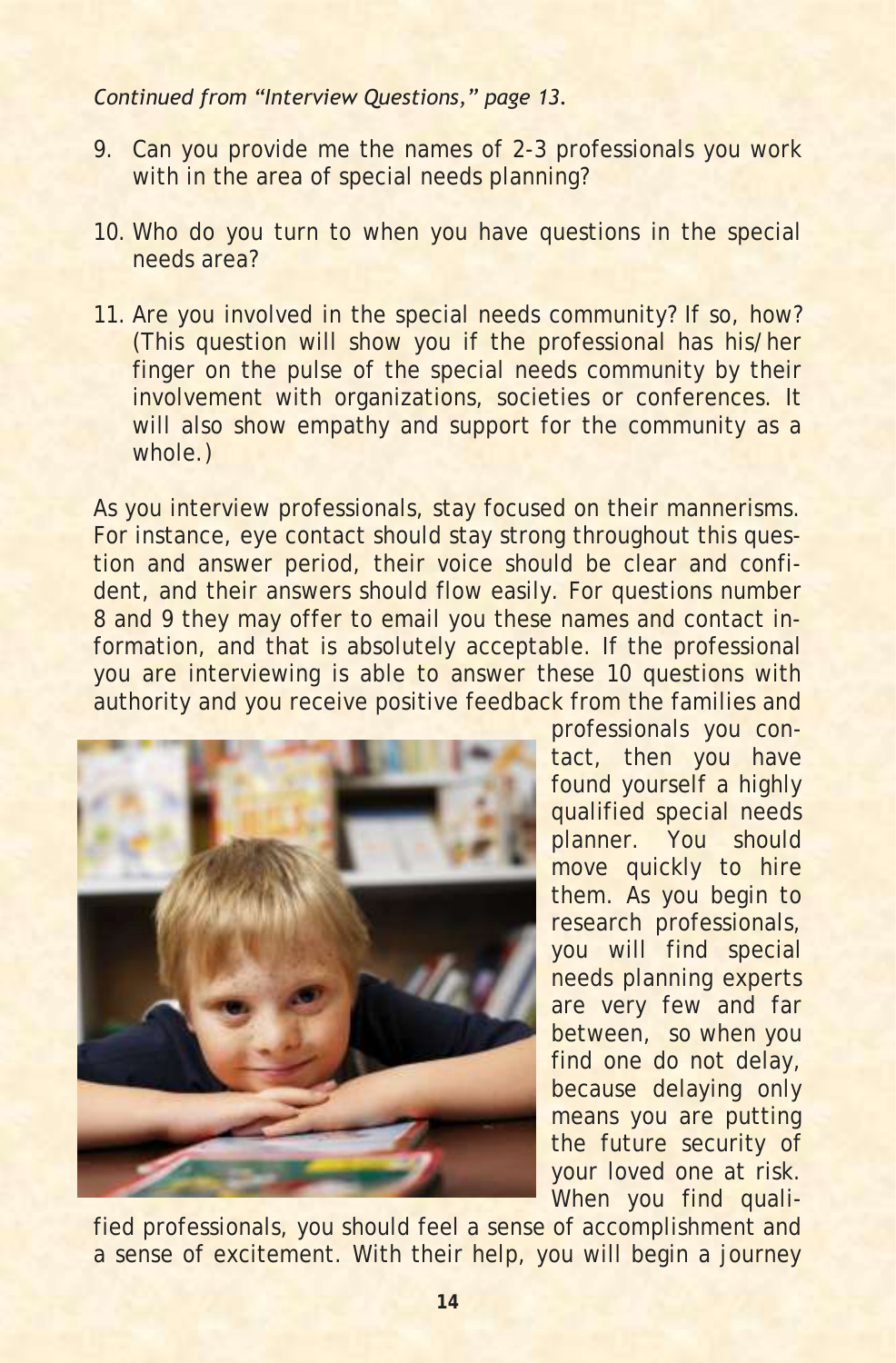that will lead to security for you, your loved one, and your entire family. The planning process you go through will provide you answers to many questions, including, *"What happens to my child when I am no longer able to care for them or when I die?"* Having the answer to this question should release a burden from your shoulders, and should provide peace of mind.

## A CAUTIONARY TALE

The grandparents of two siblings with autism passed away and left them more than \$250,000. The children's parents decided to set up a Special Needs Trust for this money, and enlisted the help of a financial planner and an attorney who were not experts in this specialized area. Later, the parents decided to use some of ney and financial planner to make sure they were following the distribution rules. Because the pool was used for the children's therapy needs, the purchase qualified. They asked these advisors if they could also build a pool house or cabana. The advisors said

The government later audited their trust. Unfortunately, the cabana was not considered necessary for the therapy needs of their children. The trust was disqualified as a special needs trust. What did this mean? The parents lost their children's government benefits. Not only that, they had to repay the government for all benefits provided since the date the trust was first created. And that large inheritance from the grandparents?

#### Completely gone.

*"Form your purpose by asking for counsel, then carry it out using all the help you can get." Proverbs 20:18*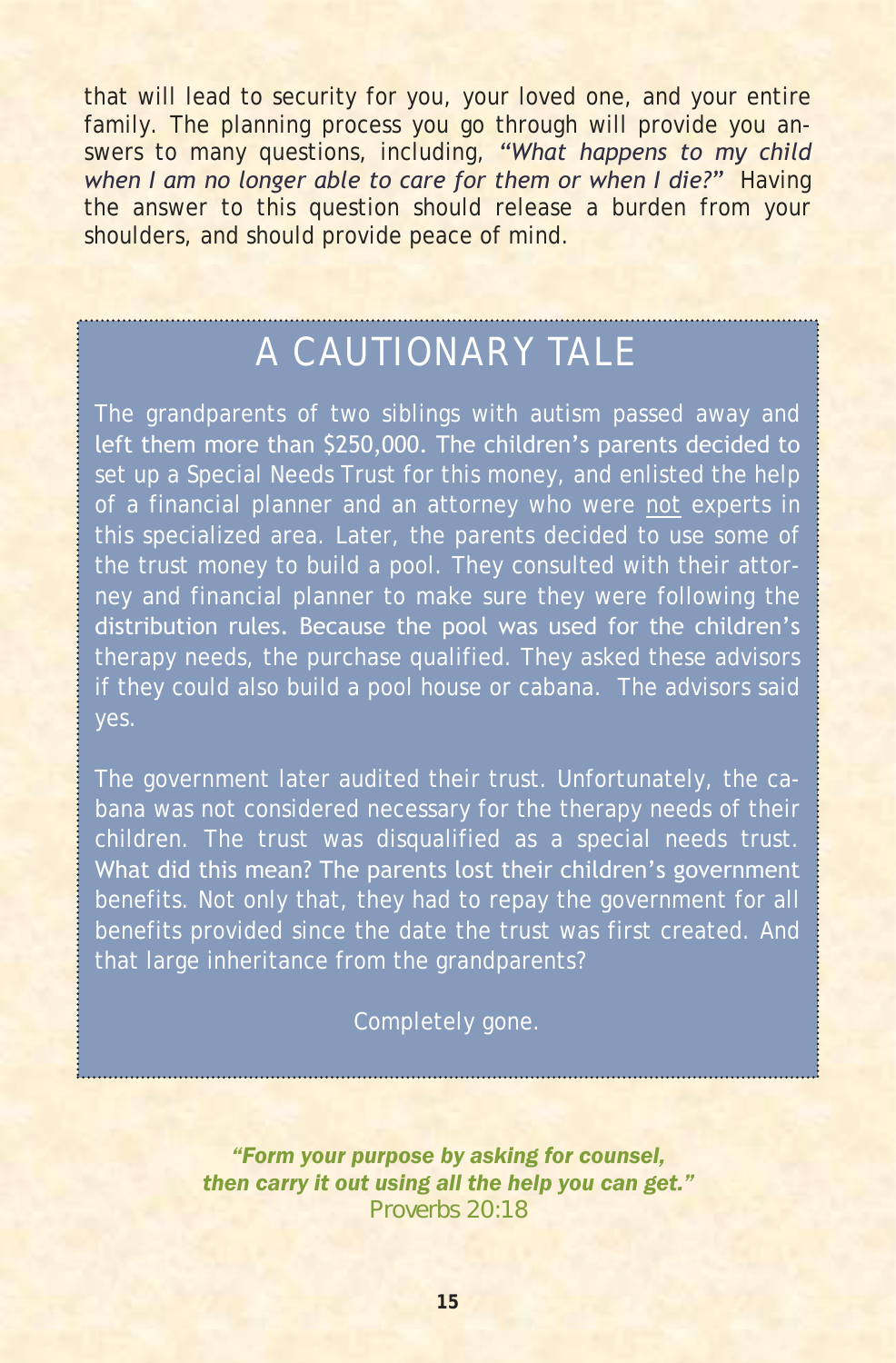# Getting Started

- **Step 1:** Determine the lifetime financial needs of your loved one. *We recommend you engage the help of a qualified Special Needs Financial Planner or The L.I.F.E. Planning Starter System™ can also help.*
- **Step 2:** Decide on a future caregiver.
- **Step 3:** Schedule time with a qualified special needs attorney to complete a will, special needs trust, and legal documents
- **Step 4:** Communicate your plan with your family.

These four steps will start you in the right direction of building a solid foundation.

## About Us

#### A Special Needs Plan™ is a special needs planning advisory firm, offering:

- Planning consultations to families
- Educational workshops and seminars for families, organizations, and financial professionals
- Special needs planning educational products

Ryan Platt, a licensed financial planner, founded A Special Needs Plan™ with the mission of reaching one million families with accurate and credible information, as well as offering advisory services to families across the country. All of our efforts are filtered through this purpose that we call our **Million Family Mission**.

We are passionate about helping alleviate the anxiety surrounding special needs planning and to empower families. We do this so families are able to provide for their loved one with special needs, while at the same time provide for the whole family.



**Learn more about us and Ryan. www.ASpecialNeedsPlan.com**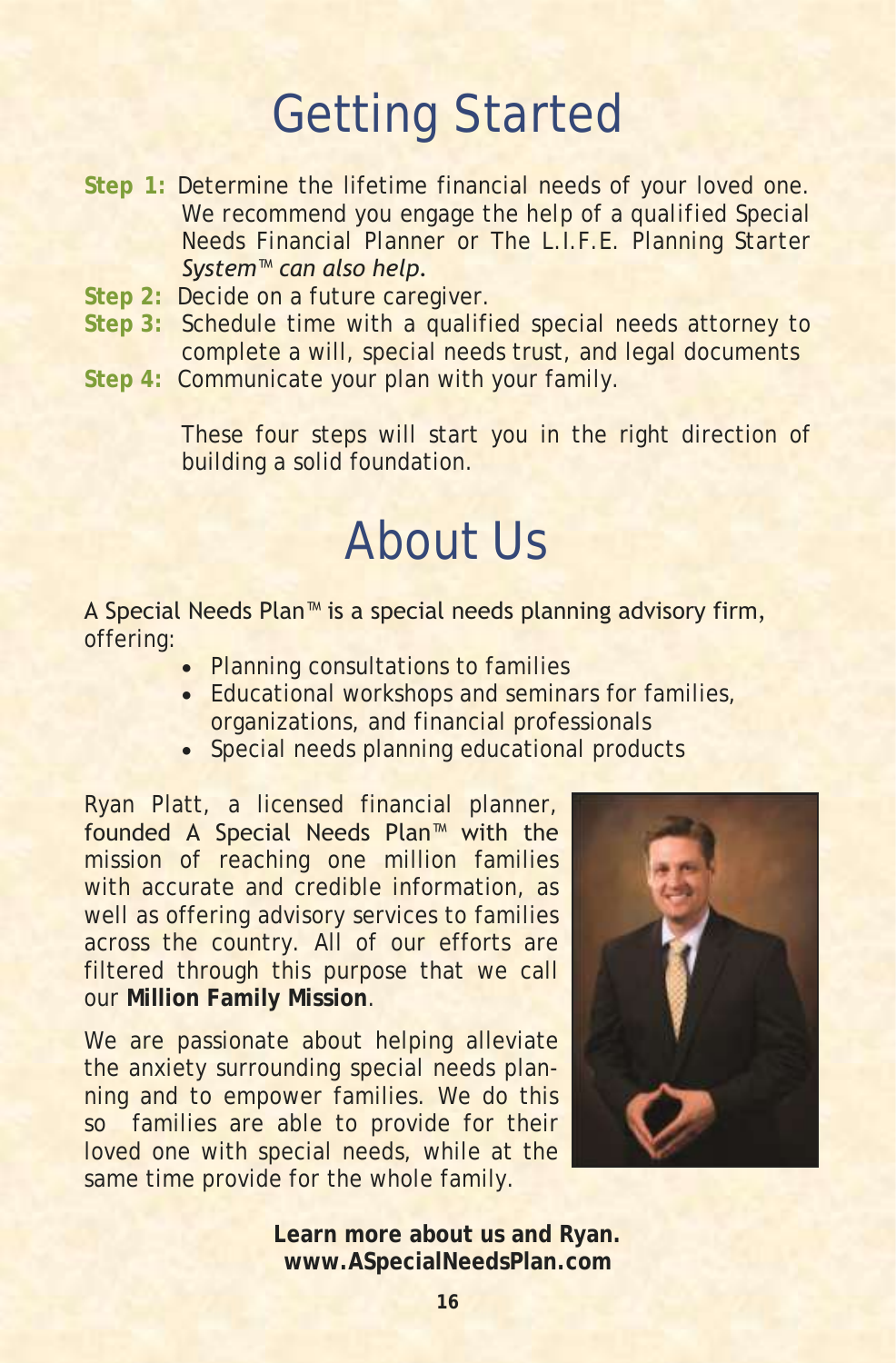# Helping You Take Action

1. **Personal relationship** with one of our highly trained special needs planning professionals. You can begin your relationship simply by calling or emailing us.

**Email info@aspecialneedspan.com Phone 800-SN9-8610.**

#### 2. **L.I.F.E. Planning Starter System™:**  For many families, the task of securing your child's future can

be complicated and overwhelming, not to mention expensive. With that in mind, we have created the L.I.F.E Planning Starter System™, a DVD and workbook that educates and walks parents and caregivers through the steps necessary to secure the future in a simple, inexpensive



format. You can find a link for the L.I.F.E Planning Starter System<sup>™</sup> at our website at www.ASpecialNeedsPlan.com.

- 3. **www.SpecialNeedsKnowledge.org**  A resource for families to learn all about special needs planning. *(See page 18.)*
- 4. **Unleash L.I.F.E.™ Special Needs Planning Newsletter**: A quarterly newsletter that provides up-to-date changes in government policies, benefits, and events. Subscribe at **www.facebook.com/ASpecialNeedsPlan** or on our website, **www.ASpecialNeedsPlan.com.**
- 5. **Follow us** on Twitter, Facebook, and YouTube.
- 6. **Have Ryan educate** at your national and state conferences, as well as local workshops and meetings.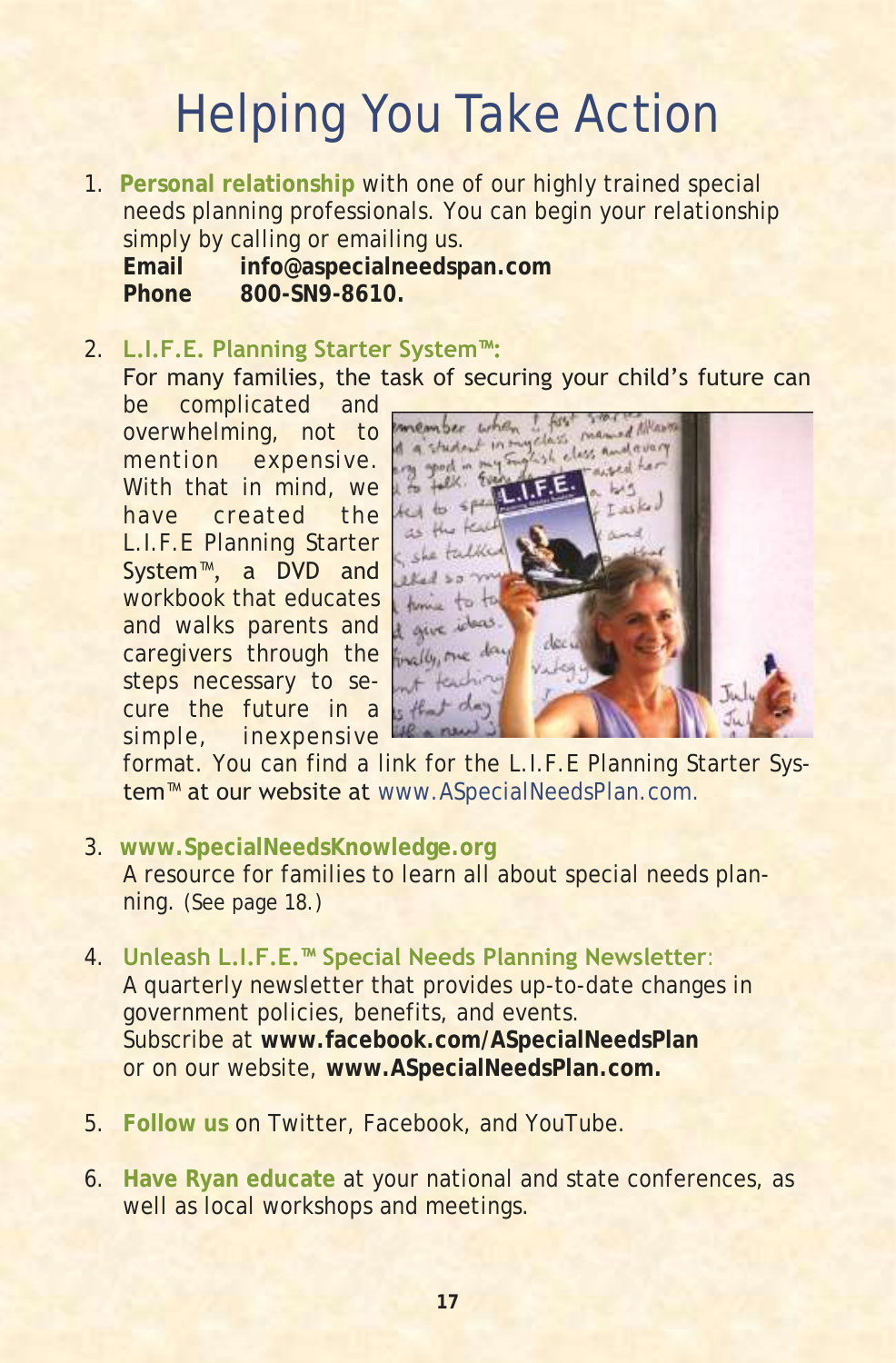

Special Needs Knowledge is an on-line destination designed to educate about specific special needs issues focused in finance, law, tax, government benefits, and more.

Our goal with this site is to empower you with accurate information so you can be confident in assembling a plan that secures the future of your loved one with special needs, as well as the future of your entire family.

We will educate you using written briefs and articles, short educational videos, and mini on-line seminars. All are accessible 24 hours per day, 7 days a week so you can learn on your time table.

www.SpecialNeedsKnowledge.org

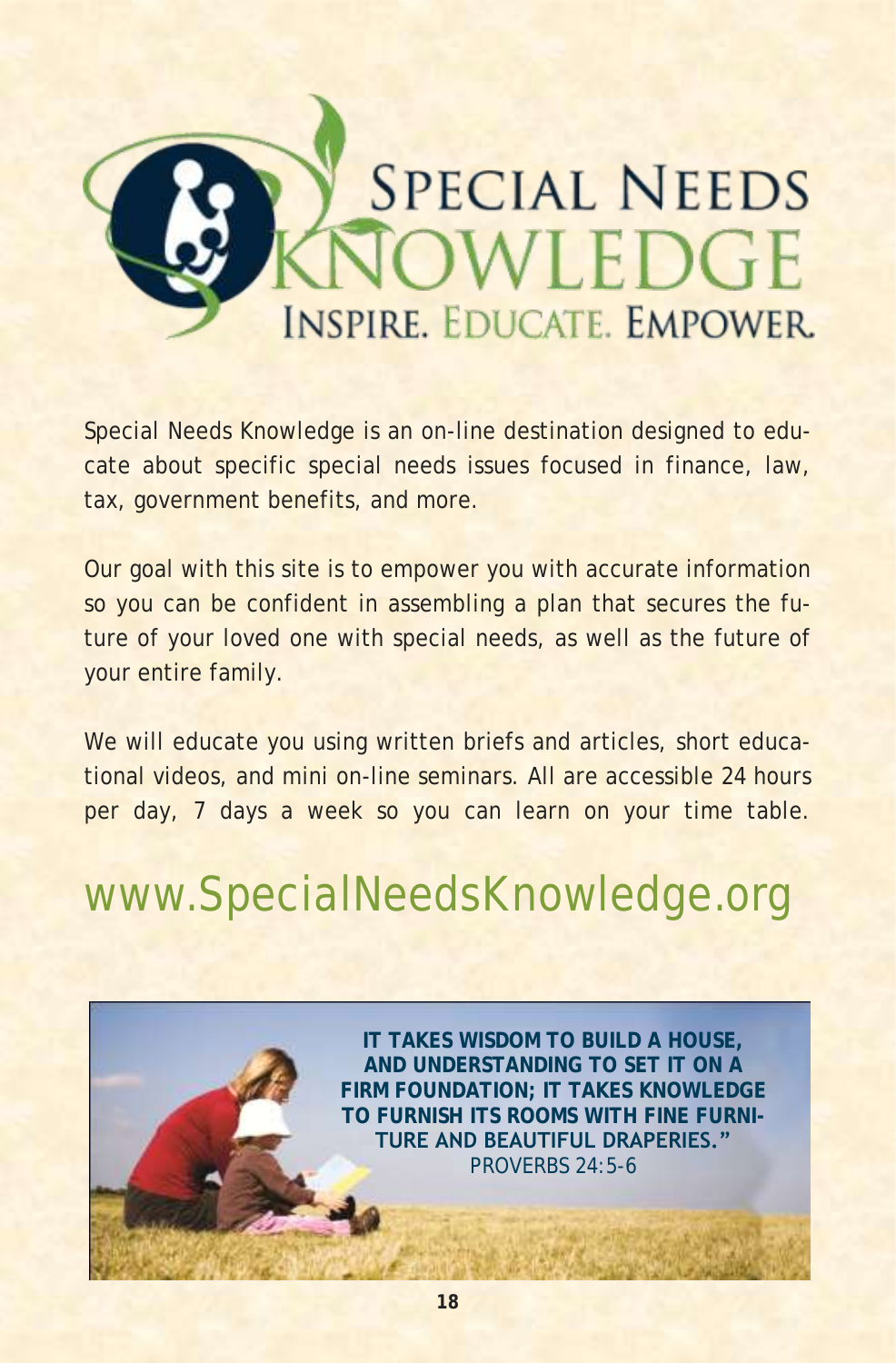## Notes For Your Plan

*"Careful planning puts you ahead in the long run; hurry and scurry puts you further behind." Proverbs 21:5*

Disclaimer: The information provided in this guidebook is general in nature. It is designed with the understanding that Ryan Platt and A Special Needs Plan, Inc. is not rendering any legal, accounting, financial or other professional advice. This information should not be used as a substitute for professional service in specific situations. If legal advice or other expert assistance is required, the service of a professional should be sought. By reading this information you agree not to hold Ryan Platt or A Special Needs Plan, Inc. liable for any decisions you make regarding your planning strategy.